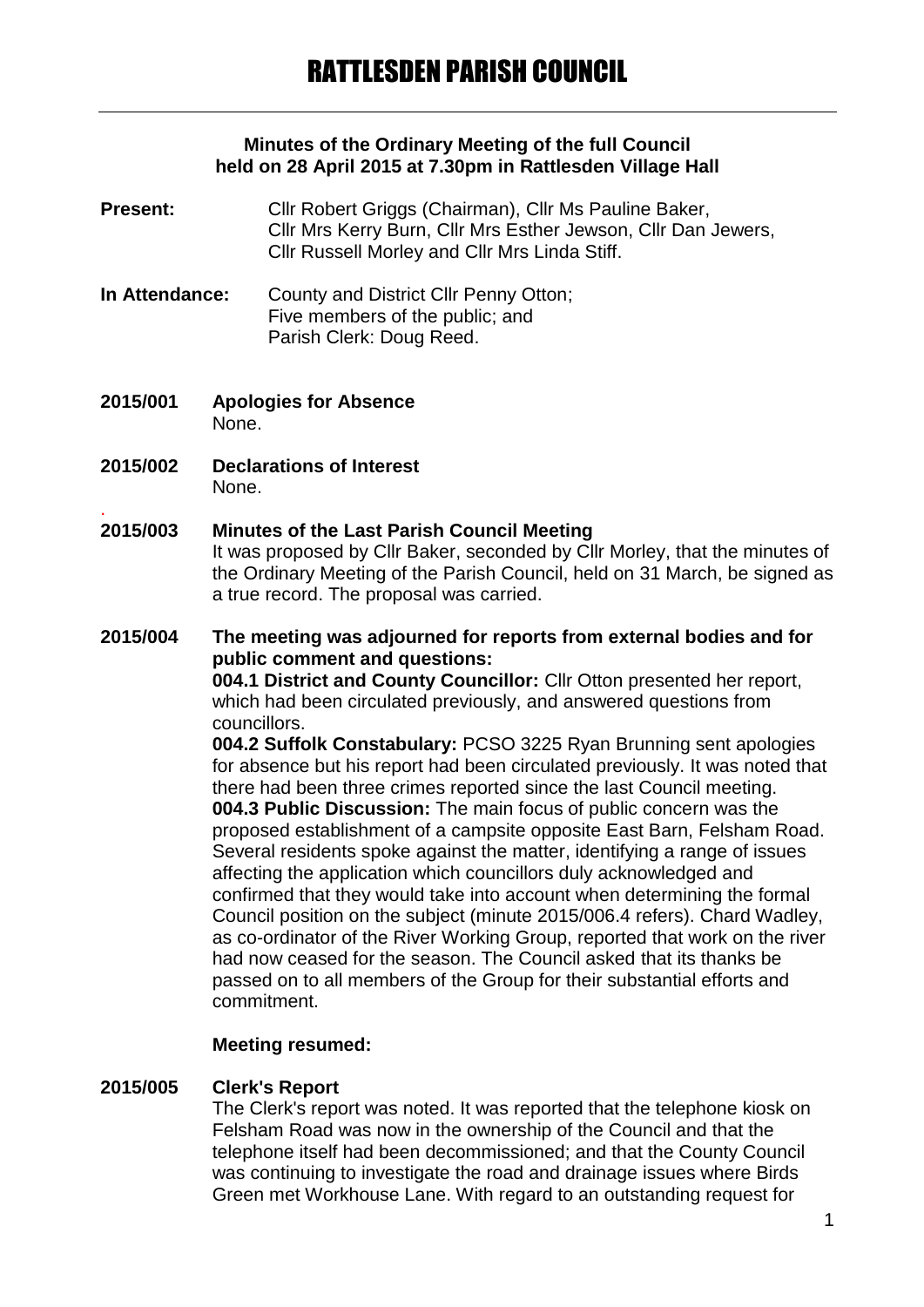financial assistance towards the 447th Bomb Group Association, councillors reviewed further information supplied about the activities of that organisation. Rather than offer any grant, however, it was felt that the most productive way forward was for the Council to take on the maintenance of the memorial site, so enabling the Association to redirect funding which it would otherwise have spent on the upkeep.

## **2015/006 Planning**

#### **006.1 Applications:**

1140/15 concerned Walnut Tree Farm, Mitchery Lane and prior notification of the conversion of two agricultural buildings to dwelling houses. While acknowledging that there were no concerns about the principle of converting agricultural buildings to dwelling houses, the Council determined that it would object to this particular application on the basis that the proposed design was inconsistent with the rural landscape; and 1230/15 concerned 11 St Nicholas Close and plans to reduce a mature ash tree by approximately 40% in height and reshape. The Council had no objection.

**006.2 Applications - Responses:** There were no applications which had had to be considered in advance of the meeting because of their deadlines.

## **006.3 Decisions:** None.

**006.4 Campsite opposite East Barn, Felsham Road:** Councillors accepted that this was not a planning issue, as such, although were concerned and somewhat puzzled by the fact that no planning permission was needed to, potentially, establish this particular site. They also discussed the matter in the light of comments made by members of the public present, and of correspondence received from both residents and a neighbouring council. A range of problems were identified including personal safety, issues affecting vehicle movements and traffic management, environmental matters, and flooding and drainage. Accordingly, it was resolved that comments in objection to the application be submitted to the Camping and Caravanning Club.

## **2015/007 Finance**

**007.1 Financial Report:** The report to 31 March was received. It was proposed by Cllr Baker, seconded by Cllr Jewers, that the reconciliation to the end of the financial year be approved and duly signed. The proposal was carried.

**007.2 Payments and Income:** It was proposed by Cllr Stiff, seconded by Cllr Jewers, that the schedule of payments be approved. The proposal was carried. The schedule comprised the following:

- Litter-picker salary (April) £125.65;
- Clerk salary (April) £267.49;
- PAYE (April) £66.80;
- Hanging Hill Allotment Association contribution towards a replacement trolley and work to the footpath access - £25.00;
- Rattlesden Village Hall Committee village hall hire £22.50;
- The Felsham Gardeners cemetery grass-cutting £190.00;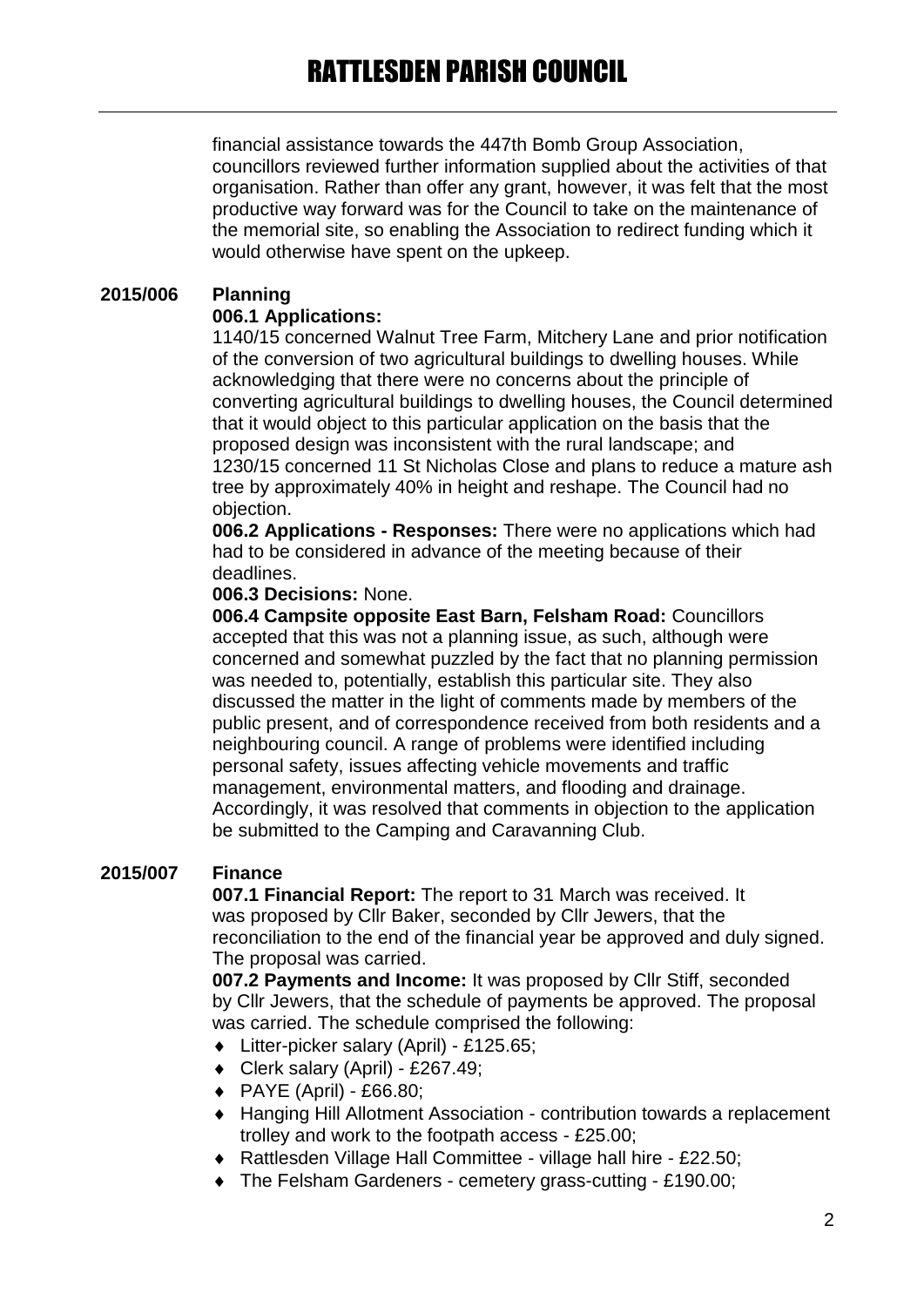- ◆ Anglian Water cemetery water £13.50;
- Suffolk County Council allotment rent £34.00; and
- Suffolk Association of Local Councils subscription £330.00.

Income received was duly noted as follows:

- Business account interest (April) £0.83;
- Mid Suffolk District Council first precept payment £4,739.50;
- Mid Suffolk District Council Council Tax support grant £241.83; and
- ◆ Anglian Water cemetery water charge credit £1.38.

In addition to the above a payment of £30.00 was approved for the supply of a wreath for the recent World War I commemorative service, and £10.00 for a bugler at the same service.

**007.3 2014-2015 Accounts:** It was proposed by Cllr Baker, seconded by Cllr Jewers, that the annual accounts for the 2014-2015 financial year be approved and duly signed. The proposal was carried.

**007.4 2014-2015 Annual Return:** It was proposed by Cllr Jewers, seconded by Cllr Stiff, based upon the approved annual accounts, that Section 1 of the Audit Commission Annual Return ("Accounting Statements 2014/15 for Rattlesden Parish Council") be completed and signed by both the Clerk and Chairman. The proposal was carried.

**007.5 Budget 2015-2016:** It was proposed by Cllr Jewers, seconded by Cllr Jewson, that the budget for 2015-2016, amended in the light of Council decisions in the last quarter of 2014-2015, be confirmed and approved. The proposal was carried.

## **2015/008 Council Governance**

**008.1 New Legislation, Codes or Regulatory Issues:** None. **008.2 Risk Register, Policies and Internal Controls:** There were no decisions or actions which impacted upon the Council risk register, policies or internal controls.

# **2015/009 Correspondence**

There were no issues arising from the list of correspondence.

# **2015/010 Annual Parish Meeting 2015**

It was confirmed that invitations to attend the Annual Parish Meeting had been issued to local clubs and organisations, with the meeting programmed to follow the traditional format.

## **2015/011 Parish Council Elections 2015**

It was noted, further to the uncontested election for the Parish Council, that Ms Pauline Baker, Mrs Kerry Burn, Mr Dan Jewers and Mr Russell Morley had been elected to serve as parish councillors for a term of four years as of 12 May. Mr Robert Griggs, Mrs Esther Jewson and Mrs Linda Stiff would, for different reasons, no longer be parish councillors (unless they were to put themselves forward for co-option). All were formally thanked for serving on the Council and for the substantial work that they had, in different ways, undertaken on behalf of the village. Mr Robert Griggs was accorded additional thanks for his particular work as Chairman.